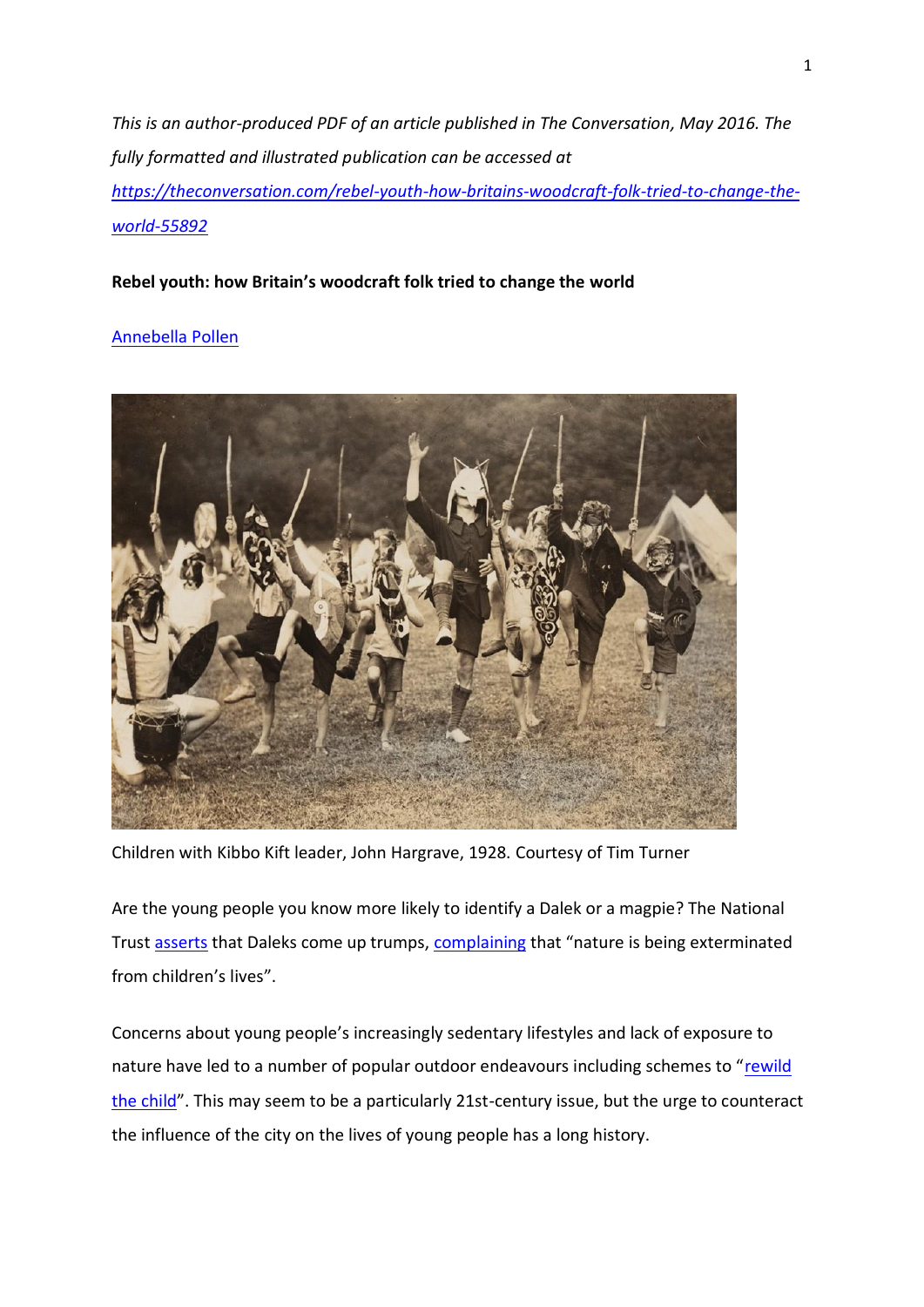Precisely 100 years ago, in the midst of World War I, a family of Quakers in Cambridge set up a youth organisation designed to offer outdoor coeducational experiences without the militarism and imperialism that they perceived in the Boy Scouts. They called the group the Order of Woodcraft Chivalry. This marked the start of a larger movement, spread across a range of organisations emerging during and after the war years.

Founded on pacifist ideals and informed by a mystical understanding of the natural world, British youth groups based on what were described as "woodcraft" principles sought radical alternatives to so-called civilisation through camping and ceremony, hiking and handicraft. Together, these woodcraft organisations attracted thousands of adult and child members in Britain in the interwar years and the support of impressive high-profile figures in politics, arts and science, from suffragette [Emmeline Pethick-Lawrence](http://orlando.cambridge.org/public/svPeople?person_id=pethem) to novelist HG Wells and biologist Julian Huxley.



Chieftan's cloak, Order of Woodcraft Chivalry, International Woodcraft Gathering, Czech Republic, 2014. Photograph by Annebella Pollen

### **Reforming wayward youth**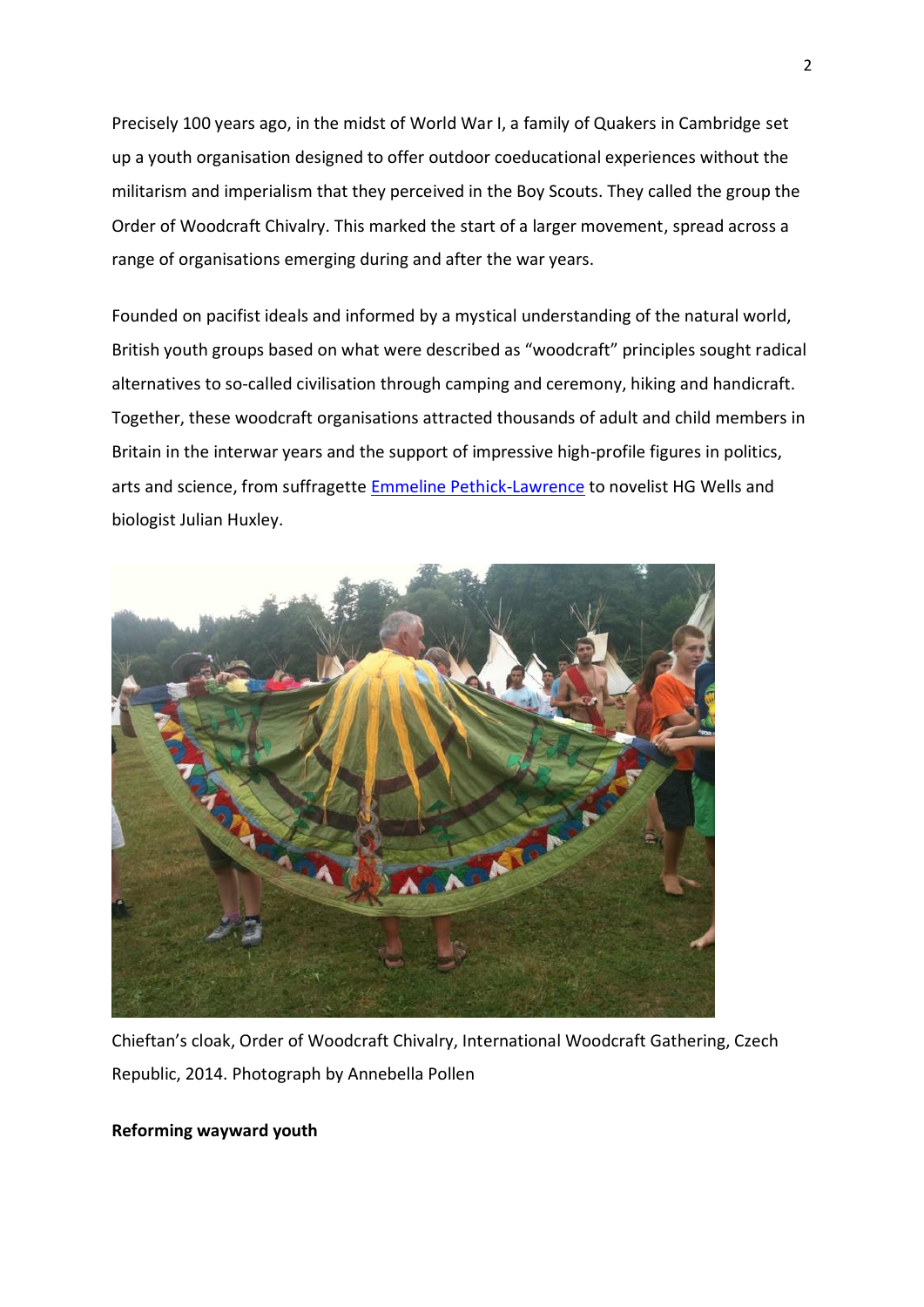Woodcraft as a system of youth training was first developed by the British-born American resident [Ernest Thompson Seton](http://etsetoninstitute.org/biography/) at the turn of the 20th century. Seton was an enthusiast of all things Native American and believed that the ethos and lifestyle of the "Red Man" offered spiritual models for urban white westerners, who he saw as having lost their way. Seton's "Indian" was a mythic ideal, more indebted to literary motifs than real people but, despite this, his scheme proved enormously popular.

Seton's ideas also spread across the Atlantic and were enthusiastically incorporated (without credit) into Baden-Powell's emerging [Boy Scouts.](http://scouts.org.uk/about-us/history/) Scouting was hugely popular from the start and thousands of groups were established by the start of World War I. But with many young scouts and scout leaders signing up to serve, those with pacifist leanings frequently came to reappraise the movement they once held dear.



Rainbow woodcraft banner, Woodcraft Folk 'Back to Beginnings' camp, 2014. Photograph by

Annebella Pollen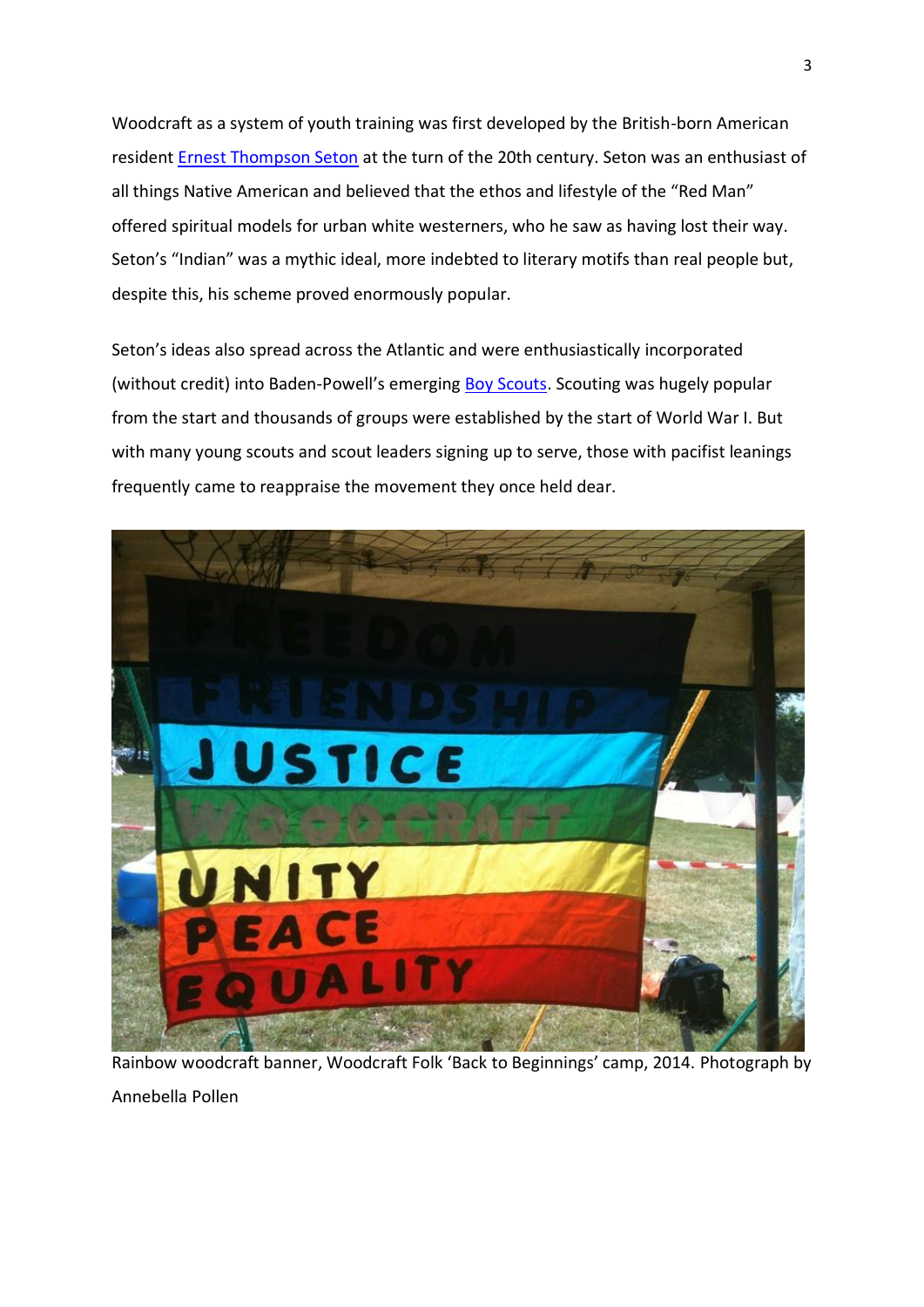This was the case with John Hargrave, a young author and commercial artist of Quaker stock. Hargrave was a keen enthusiast of the camping and woodcraft aspect of the organisation, penning bestselling books on tracking, trailing and campfire ceremony as a young scout leader. But his experiences as a stretcher-bearer in the Royal Army Medical Corps at the disastrous **Dardanelles campaign** were to alter his view of the Scouts fundamentally. He returned unable to reconcile what he had seen with an organisation that took military services as its model.

### **Crafting a new culture**

He founded another woodcraft group, the curiously named "Kindred of the Kibbo Kift" (adapted from an archaic Cheshire dialect meaning "proof of strength"). Hargrave was a charismatic leader who moved in influential circles of cultural campaigners and experimental educationalists. Kibbo Kift aimed not only to promote healthy outdoor activities of camping and hiking, but also to cultivate "a new human instrument" from its male and female all-ages membership.

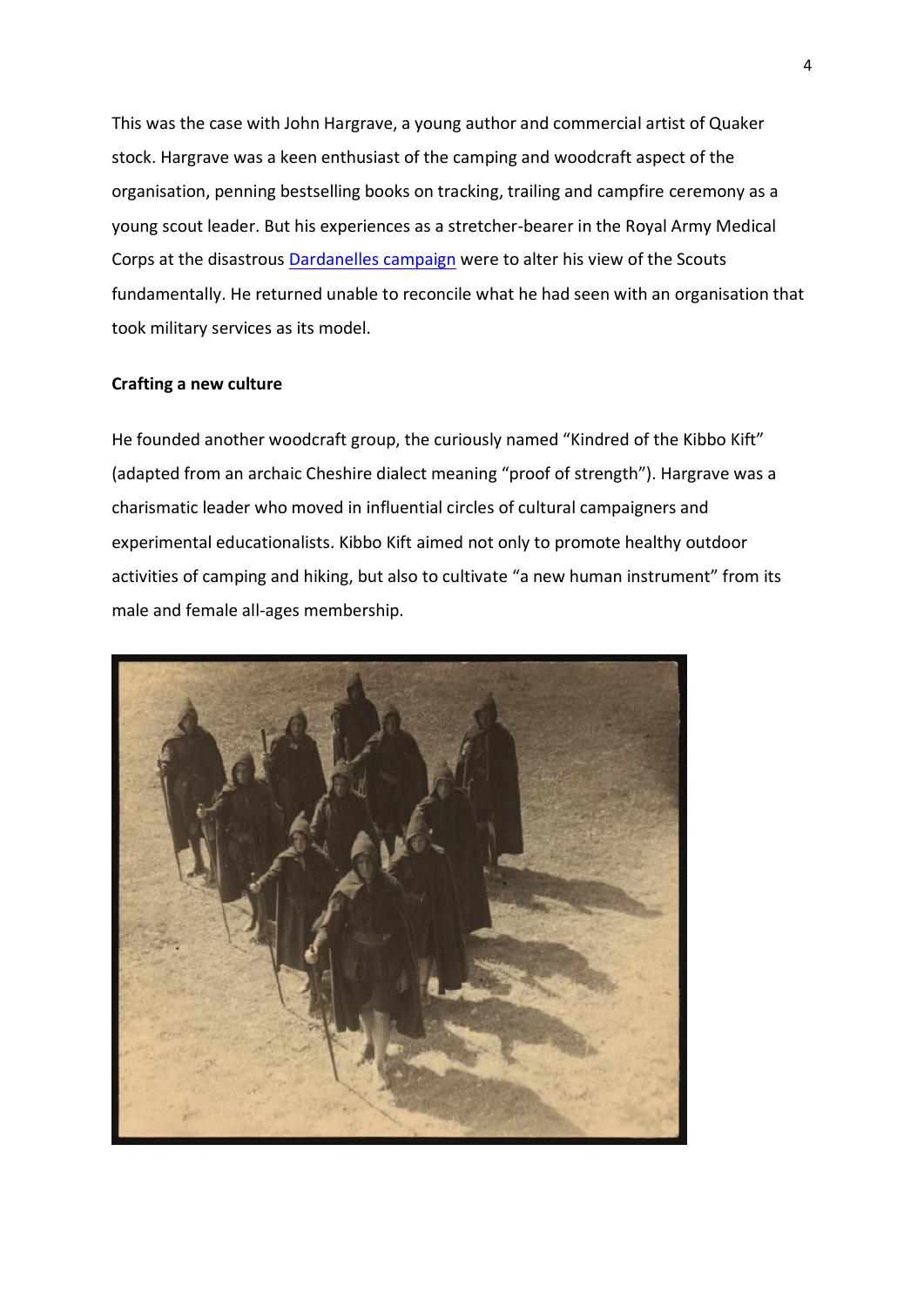Wedge of Kinsmen (Kibbo Kift hike formation), c.1928. Photograph by Angus McBean. Courtesy of Tim Turner

Woodcraft was always more than just a means to provide productive leisure activity. In both the Order of Woodcraft Chivalry and Kibbo Kift there were ambitious plans to transform the wider world. Membership of both organisations was composed of radical reformers who believed that all aspects of living needed to be remade after the devastation of war. Kibbo Kift even hiked through the countryside in triangular formation as a visual metaphor for this cultural penetration.

Although woodcraft groups desired a return to nature, their members were also modernists experimenting with new ways of dressing and eating, new spiritual systems and new thinking in psychology. Viewed from a distance, in their colourful robes and sandals, as fruitarians and yoga practitioners composing folk songs and practising handicrafts, woodcraft group members were often dismissed as cranks. From another perspective they could be seen more positively as proto-hippies.



Kibbo Kift modernist tent design, c. 1928. Photograph by Angus McBean. Courtesy of Tim

Turner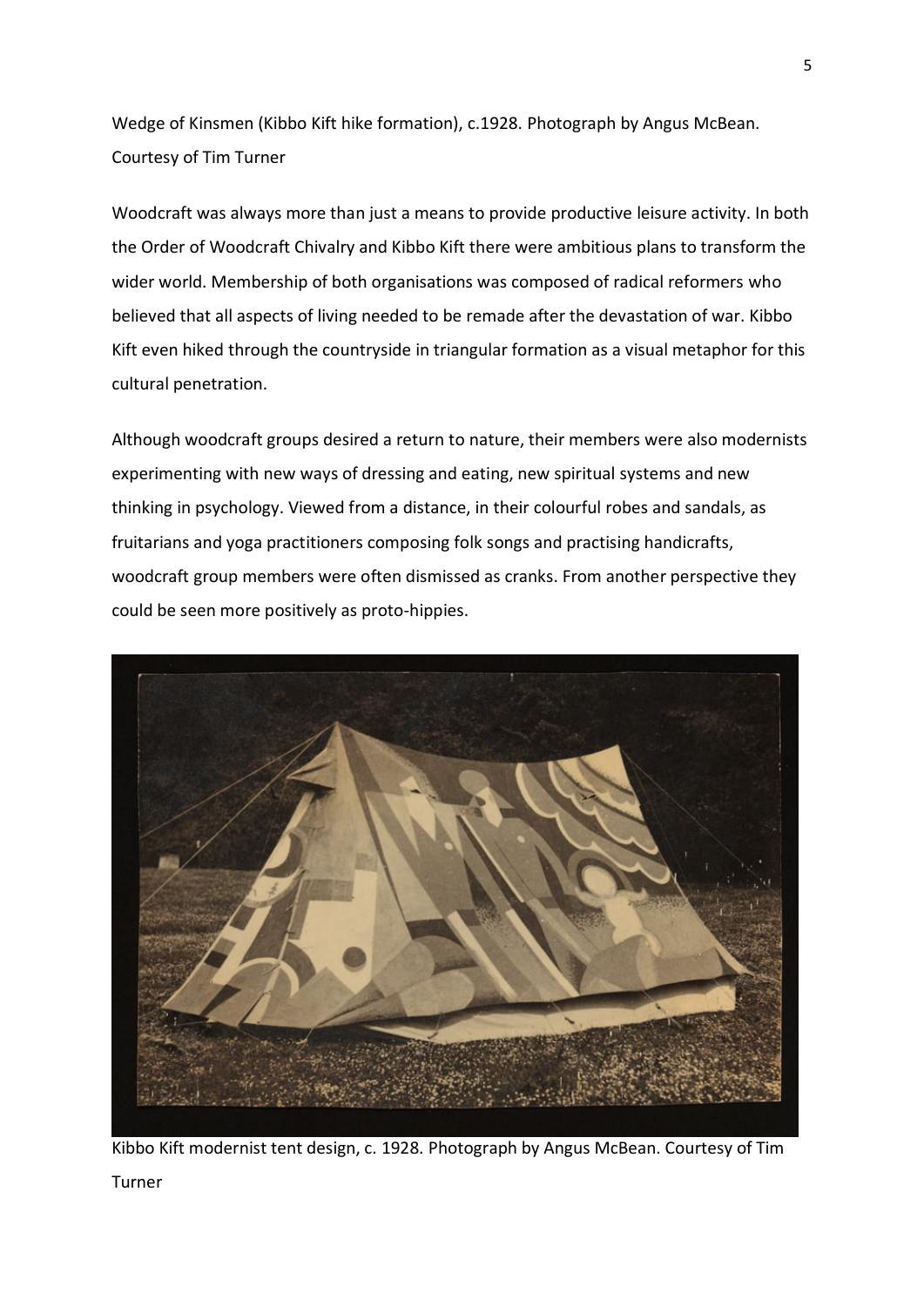#### **Rifts and revivals**

Some aspects of early woodcraft organisations look very appealing in retrospect. For many young, arty and alternative visitors to my [recent exhibition](http://www.whitechapelgallery.org/exhibitions/intellectual-barbarians-the-kibbo-kift-kindred/) on Kibbo Kift, for example, the group represented a subculture that they wished to revive. Youths frolicking in the woods in fox masks and bold robotic costumes seemed to predict scenes from present-day pop videos or avant-garde performance art. Tweets from the exhibition revealed a positive envy for the group as an authentic social formation in a world of virtual communities, clicks and upvotes. A [trend forecasting company](http://flamingogroup.com/flamingo-cultural-intelligence-introducing-through-the-cultural-lens) even used Kibbo Kift as an example of how youth subcultures were going to enjoy a revival in 2016.



John Hargrave in White Fox mask, 1928. Courtesy of Tim Turner

But for others, the hooded cloaks and pagan mysticism of some of these groups offers a whiff of something sinister. Certainly, all was not rosy in this garden of Eden. The 12-year existence of Kibbo Kift as a woodcraft group proved particularly tumultuous. Many members were ejected for disagreeing with the ideas of the founder, and there were frequent rifts. Hargrave believed in a non-democratic form of direct leadership that is uncomfortable to the modern observer – not least when we can see from this end of the